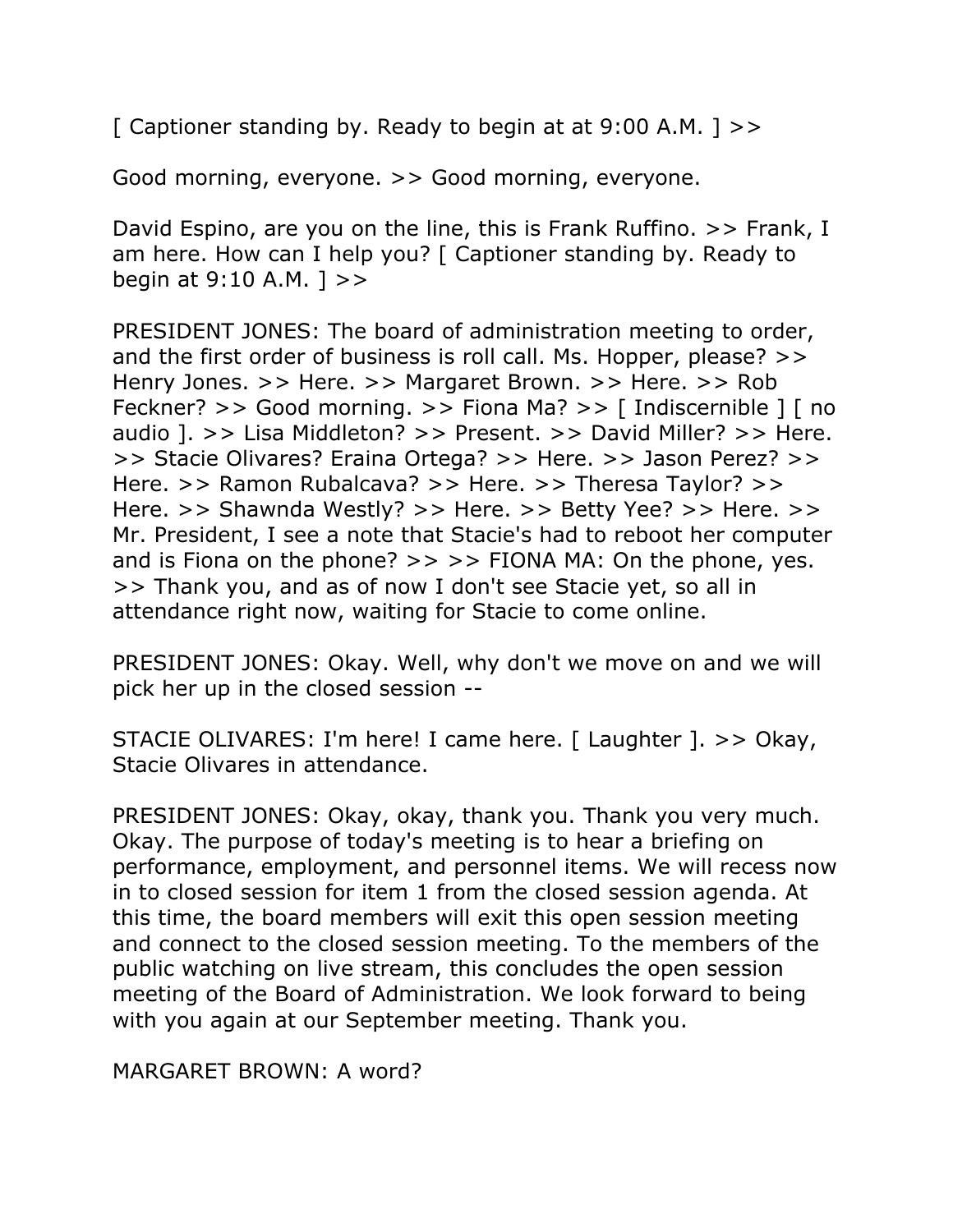PRESIDENT JONES: Yes, Ms. Brown.

MARGARET BROWN: Thank you. Um, are we not going to take public comment? I thought under Bagley-Keene we're supposed to take public comment at any public meeting and since this is a public meeting, at least this part is, that we should request to hear from the public. I know, I understood that people wanted to call in.

PRESIDENT JONES: Yeah. We thank you for your question, Ms. Brown. I did check with Mr. Jacobs on that issue. So I will call on Mr. Jacobs to respond to your question.

MATTHEW JACOBS: Yes, Ms. Brown, that does not apply to closed sessions of the board and all we've got here is a ministerial matter of opening up the closed session by telling the public that we're going in to closed session. So there is nothing to comment on. And it was a notice for public comment and public comment is not appropriate on a closed session item. I cite 11125.7E of Bagley-Keene that says that the public comment section does not apply to closed sessions.

MARGARET BROWN: But, yes, I'll beg to differ with you, of course. Mr. Jacobs, I'm not an attorney, but I have from other government code sections 11128 or 11126.3, and also 11125.7 that even though we didn't notice it and there might be an error on the agenda, that in fact this part of the meeting is public, and therefore we should take public comment. And I, I beg to differ on this point and I really think it behooves us to take comments from the public.

MATTHEW JACOBS: Okay. Well, I don't have anything more to say. I mean, my advice is that no public comment is warranted or appropriate and not noticed. So.

PRESIDENT JONES: Okay. Okay, Ms. Brown, I'm going to go with the counsel's interpretation of the law and so there will be no comments during this short open session and we will end in to closed session. So I'll ask the board members to close out on the open session -- >> President Jones?